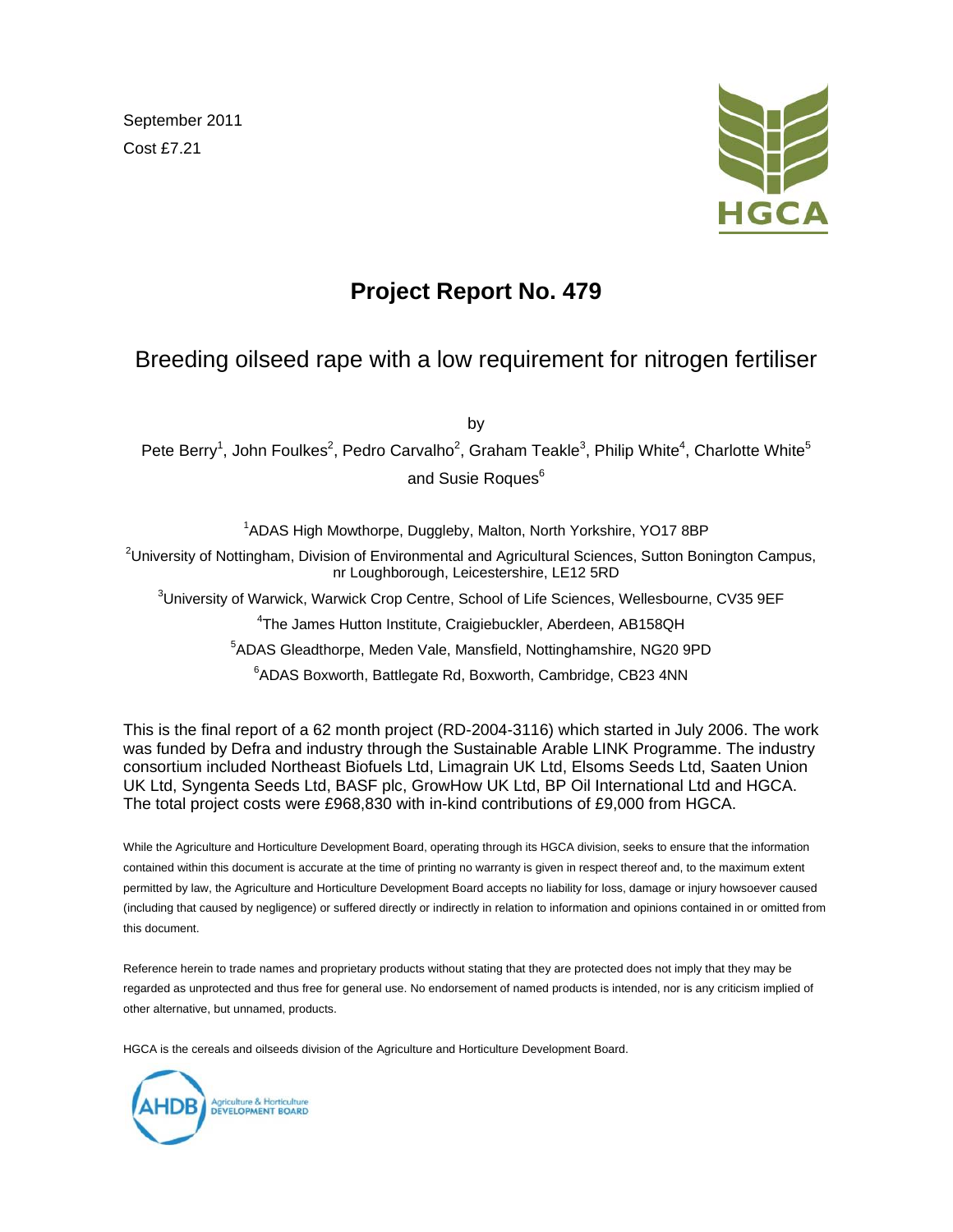# **CONTENTS**

 $1.$ 

 $2.$ 

|  | 2.1.   |                                                                      |  |  |
|--|--------|----------------------------------------------------------------------|--|--|
|  | 2.1.1. |                                                                      |  |  |
|  | 2.1.2. |                                                                      |  |  |
|  | 2.2.   |                                                                      |  |  |
|  | 2.2.1. |                                                                      |  |  |
|  | 2.2.2. |                                                                      |  |  |
|  | 2.2.3. |                                                                      |  |  |
|  | 2.3.   |                                                                      |  |  |
|  | 2.3.1. |                                                                      |  |  |
|  | 2.3.2. |                                                                      |  |  |
|  | 2.3.3. |                                                                      |  |  |
|  | 2.3.4. |                                                                      |  |  |
|  | 2.3.5. |                                                                      |  |  |
|  | 2.3.6. |                                                                      |  |  |
|  | 2.3.7. | Prospects for developing new varieties with low N requirement13      |  |  |
|  | 2.4.   |                                                                      |  |  |
|  | 2.4.1. |                                                                      |  |  |
|  | 2.4.2. |                                                                      |  |  |
|  | 2.4.3. | Industrial relevance and plans for future commercial exploitation 16 |  |  |
|  | 2.4.4. |                                                                      |  |  |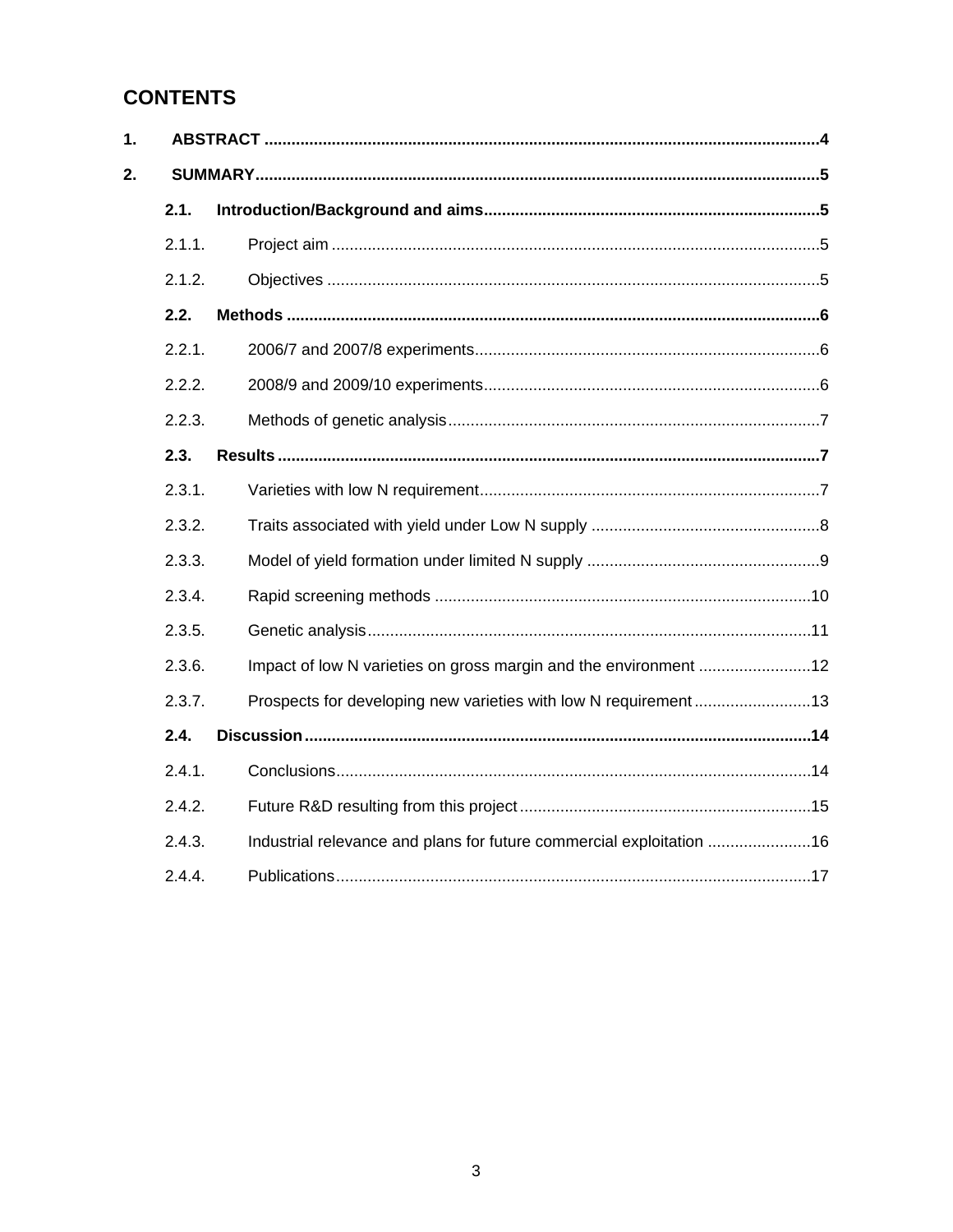## **1. ABSTRACT**

The relatively small number of previous studies into oilseed rape nitrogen use efficiency, together with the increasing cost of nitrogen fertiliser and concern about greenhouse gas emissions and nitrate leaching, create a need for an improved understanding of the varietal traits associated with yield under low nitrogen conditions in oilseed rape. This project aimed to address this need using a series of field experiments to understand the physiological mechanisms and identify the traits which determine yield differences between varieties grown under low nitrogen supply. A further objective involved developing methods which plant breeders could use to rapidly select varieties with low nitrogen requirement.

Statistically significant interactions were found for seed yield between variety and the supply of N, indicating that different traits are required to maximise yield under Low N supply compared with High N supply. Differences between varietal yields under Low and High N supply were generally consistent between seasons indicating that the traits conferring high yield under Low N are heritable.

Traits for high yield under low N supply identified in field experiments included post-flowering N uptake, more seeds/m<sup>2</sup>, high remobilisation of stem N to pods and seed, tall stature, late maturing, high seed moisture, high seed oil, low seed N concentration, high seed glucosinolate concentration. Post-flowering N uptake was one of the most important traits and this appeared to be determined by demand from the sink (seeds/m<sup>2</sup>). Economic optimum N rates varied by over 100 kg N/ha between elite varieties.

A genetic map was created for a relevant doubled haploid (DH) population from a cross between elite winter OSR varieties Rocket and Capitol which can be used to associate genetic markers with traits. Contrasting yield performance under low and high N supply was identified for specific Rocket x Capitol DH lines and Tapidor x Victor substitution lines which will help identify the genetic regions that control N requirement.

N efficient varieties require low N optima AND high yield in order to be economically competitive and to minimise GHG emissions. GHG emissions varied by 30% between elite varieties as a result of differences in N requirement and yield. Breeding varieties with a low N requirement will reduce the risk of nitrate leaching during the winter following oilseed rape harvest. It was estimated that the fertiliser N requirement of typical current varieties could be reduced by 58% without reducing yield potential, which would reduce GHG emissions by 39%.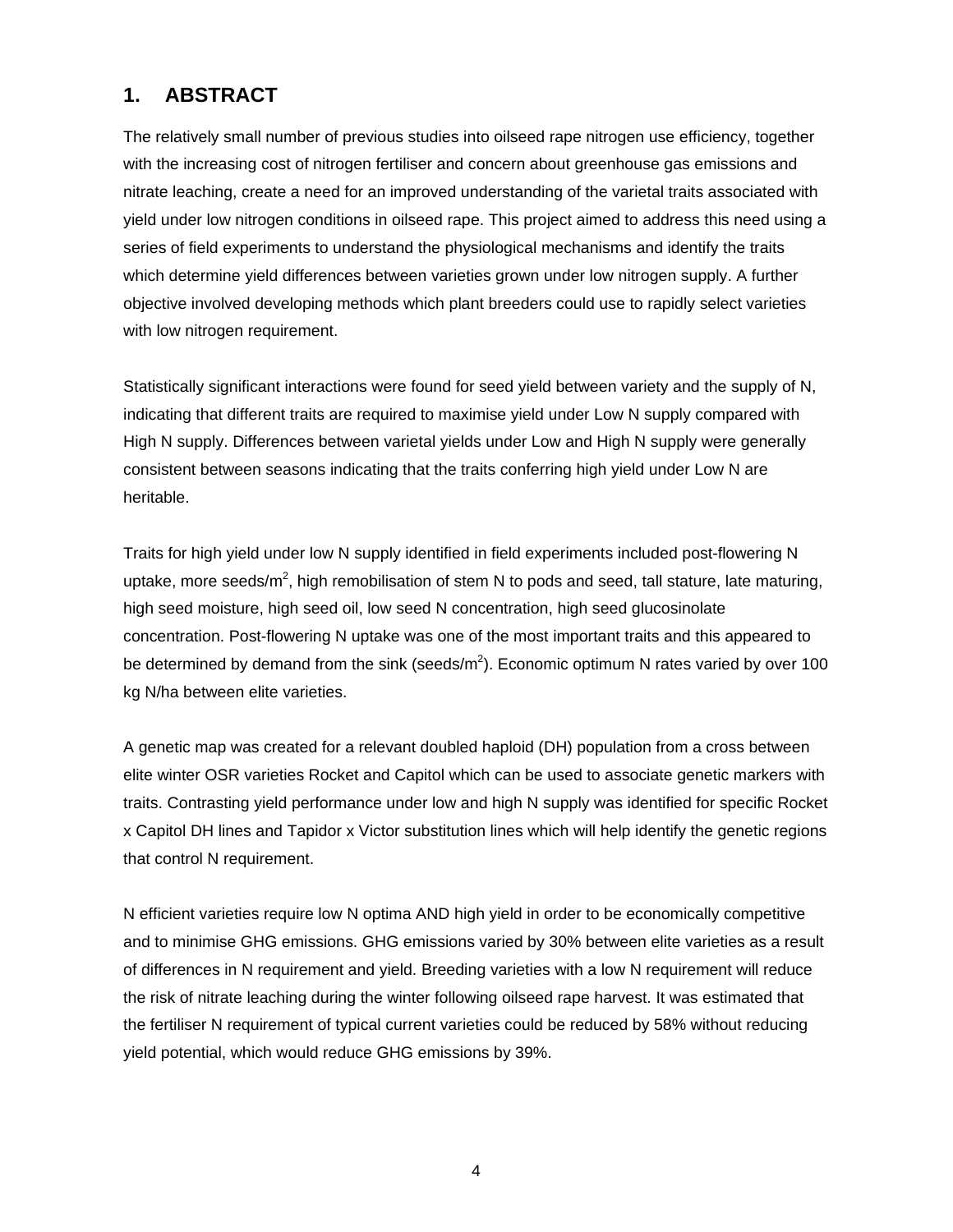## **2. SUMMARY**

## **2.1. Introduction/Background and aims**

UK winter oilseed rape (OSR) has a high nitrogen (N) fertiliser requirement relative to its yield. It has been estimated to have an on-farm nitrogen use efficiency (NUE; harvestable dry matter yield per unit available N) of 10 kg seed DM/kg N, compared with 21 to 27 kg DM/kg N for wheat and barley. N fertiliser is not only a major cost for crop production, but also the main source of greenhouse gas (GHG) emissions from arable farming. It has been estimated that N fertiliser use accounts for 79% of the GHG emissions from oilseed rape production, through a combination of energy used in manufacturing and nitrous oxide  $(N_2O)$  emissions after application.

The relatively small number of previous studies into OSR NUE, together with the increasing cost of N fertiliser and concern about GHG emissions and nitrate leaching, create a need for an improved understanding of the varietal traits associated with yield under Low N conditions in OSR. This project aimed to address this need using a series of field experiments to understand the physiological mechanisms and identify the traits which determine yield differences between varieties grown under low N supply. A further objective involved developing methods which plant breeders could use to rapidly select varieties with low N requirement.

### **2.1.1. Project aim**

Enable plant breeders to select oilseed rape varieties with a low requirement for fertiliser N and quantify the extent to which genetic selection will reduce pollution and costs associated with growing oilseed rape.

### **2.1.2. Objectives**

- SO1 Develop a mechanistic model of N requirement in oilseed rape
- SO2 Identify traits associated with Low N requirement in UK oilseed rape varieties
- SO3 Develop phenotypic screens and genetic markers for rapidly assessing the traits
- SO4 Quantify the impact of different varieties on pollution, energy balance and growing costs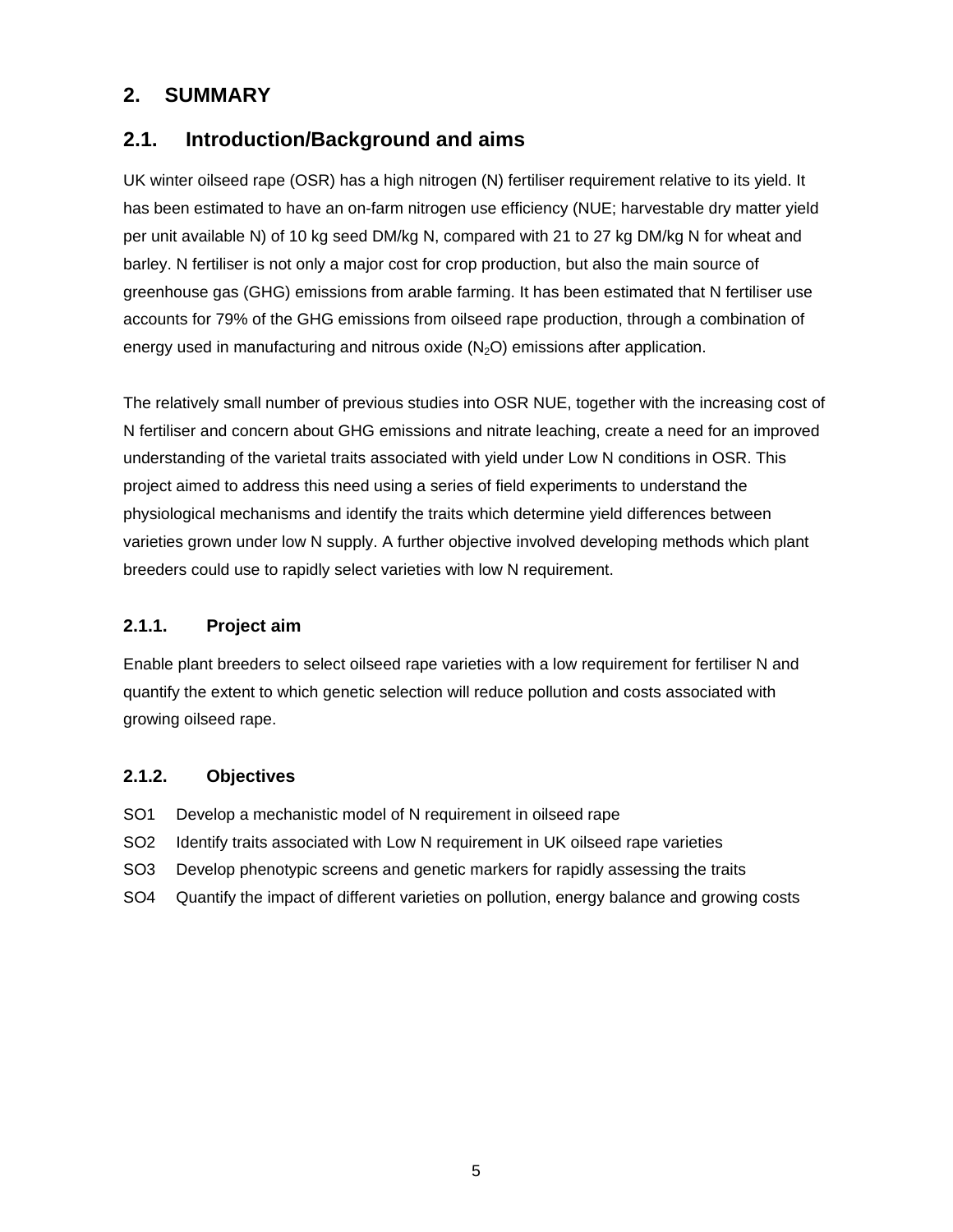## **2.2. Methods**

### **2.2.1. 2006/7 and 2007/8 experiments**

Experiments were set up at ADAS High Mowthorpe (HM), ADAS Rosemaund (RM), Elsoms Seeds (ES), Limagrain UK Ltd (LN), Saaten Union UK Ltd (SU), NK Syngenta Seeds Ltd (SS). Variety screening experiments were set up at the four Plant Breeding sites in both seasons, which included 29 varieties and 2 levels of fertiliser N. Detailed physiology experiments were set up at the two ADAS sites in both seasons, which included 10 varieties and 2 levels of fertiliser N. The N treatments included Low N for which either zero or 80 kg N/ha was applied and High N which received the amount recommended by RB209 for a commercial crop based on measurements of soil mineral N and crop N in late winter. Fertiliser N rates ranged from 90 to 250 kg N/ha between the sites. A N response trial was also carried out at HM which included 5 varieties and 6 N rates (0 to 350 kg N/ha). Measurements at all sites included seed yield, oil content, protein content, glucosinolates, plant height at flowering, date of flowering score, date of maturity score, early lodging score, late lodging (stem stiffness) score. At the ADAS sites more detailed measurements of growth and N uptake were carried out throughout the season.

#### **2.2.2. 2008/9 and 2009/10 experiments**

Experiments including 88 DH (doubled haploid) lines from a Rocket x Capitol (RxC) cross were set up at HM, ES and LN in 2008/9 and at RM, SU and SS in 2009/10. Experiments including 75 Tapidor-Victor substitution lines (TVSL) were set up at RM, SU and SS in 2008/9 and at HM, ES and LN in 2009/10. Trials at the ADAS sites were grown at both High N and Low N rates, while trials at the breeders' sites were at either High N or Low N only. The Low N treatment received N fertiliser at rates of either zero or 50 kg N/ha. The High N treatment received N fertiliser rates ranging from 168 to 270 kg N/ha. An N response trial was also carried out at HM which included 4 varieties and 6 N rates (0 to 350 kg N/ha). Measurements at all sites included seed yield, oil content, protein content, glucosinolates, plant height at flowering, date of flowering score, date of maturity score, early lodging score, late lodging (stem stiffness) score.

At the University of Nottingham glasshouse experiments were set up in both years to investigate four varieties (Temple, Borneo, Grizzly, Lioness) that had been shown in years 1 and 2 to contrast in terms of their response to N; Temple had a high yield at Low and High N supply, Lioness had a high yield at High N and relatively low yield at Low N, Borneo had a high yield at Low N and a relatively low yield at High N, Grizzly had a low yield at Low N and a relatively high yield at High N. High N and Low N treatments were investigated together with droughted (50% of optimum water supply post-anthesis) and fully watered treatments both at High N. The plants were grown in long tubes (100cm long x 15cm in diameter) with 4 replicates of each treatment. Measurements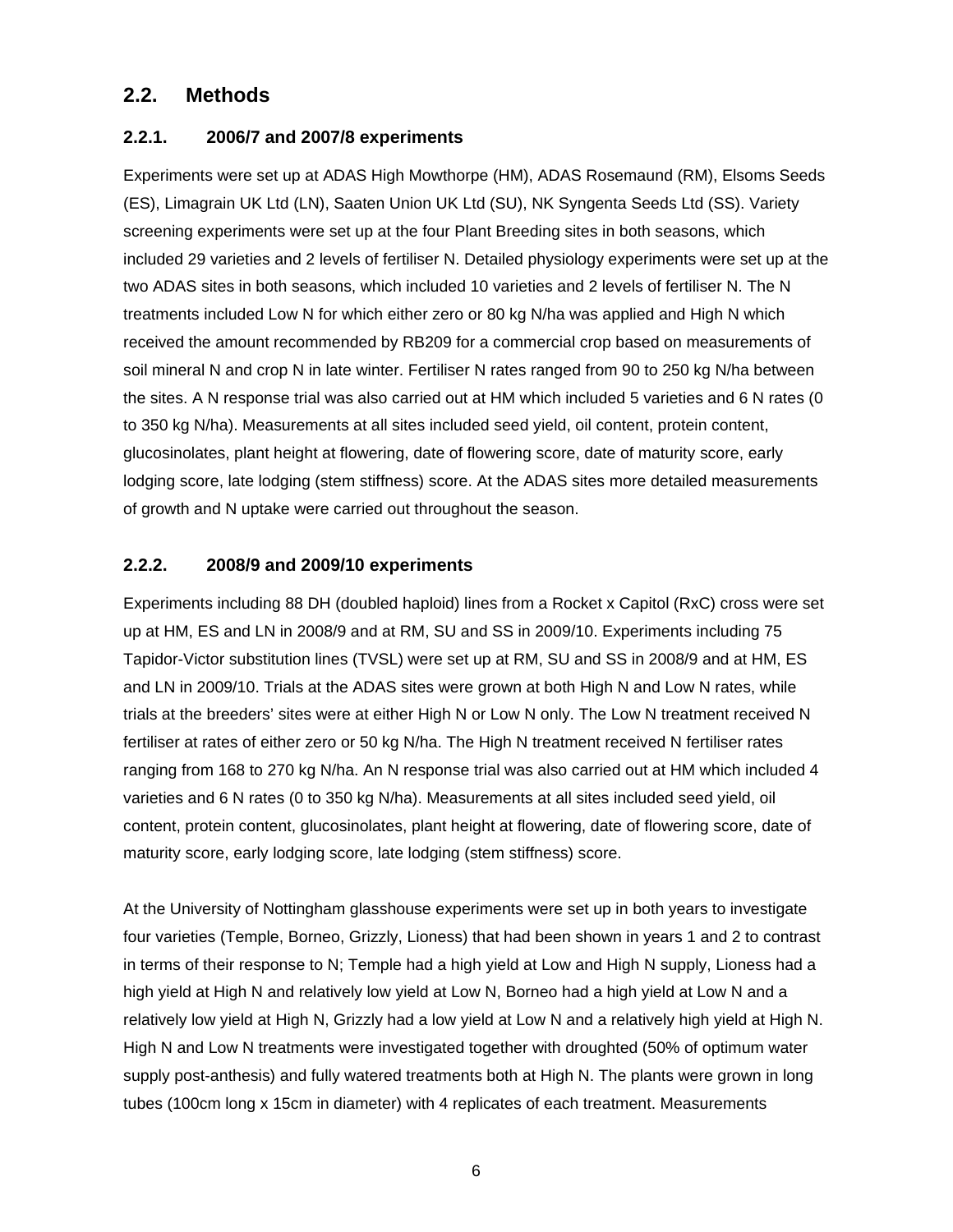included detailed assessments of crop growth and N uptake from the start of stem extension onwards together with root length density at crop maturity.

### **2.2.3. Methods of genetic analysis**

Genetic map construction for the Rocket x Capitol doubled haploid (RCDH) population was performed using JoinMap version 4 (Kyazma, Wageningen, Netherlands). A total of 360 markers were screened (188 SSRs and 172 SRAPs). QTL analysis was performed using MapQTL version 6 (Kyazma, Wageningen, Netherlands). A total of 88 RCDH lines were analysed.

The location of introgressions of the Victor genotype in the background of Tapidor in the Tapidor x Victor substitution line (TVSL) population was carried out. This was achieved by screening the parent lines with 250 SSR markers and then screening the polymorphic markers against the TVSL population. The linkage group location of the Victor substitutions in each line was achieved by comparing allele sizes with mapped loci from other maps. A total of 75 TVSL lines were analysed.

## **2.3. Results**

## **2.3.1. Varieties with low N requirement**

The experiments showed that there were statistically significant interactions for seed yield between variety and the supply of N, i.e. some varieties performed relatively better under Low N supply and other varieties performed relatively better under High N supply. This indicates that different traits are required to maximise yield under Low N supply compared with High N supply. The differences between varietal yields under Low and High N supply were generally consistent between seasons which indicates that the traits conferring high yield under Low N and the traits for high yield under High N supply are heritable. Varieties which achieved a relatively high yield under Low N supply included; Borneo, ES Betty, FD502, Sun and Temple.

Two full N response experiments were carried out with N rates ranging from zero to 350 kg N/ha. These experiments allowed the economic optimum N rate to be calculated for each variety. In 2007/08 the economic optimum N rate varied by 30 kg N/ha between 5 varieties and in 2009/10 the optimum N rate varied by more than 100 kg N/ha between four different varieties. In each experiment, strong negative relationships were found between yield at nil fertiliser and the economic optimum N rate for each variety (Figure 1). This indicates that yield at Low N could be a useful indicator of N requirement. However, it does not indicate the yield potential at High N supply.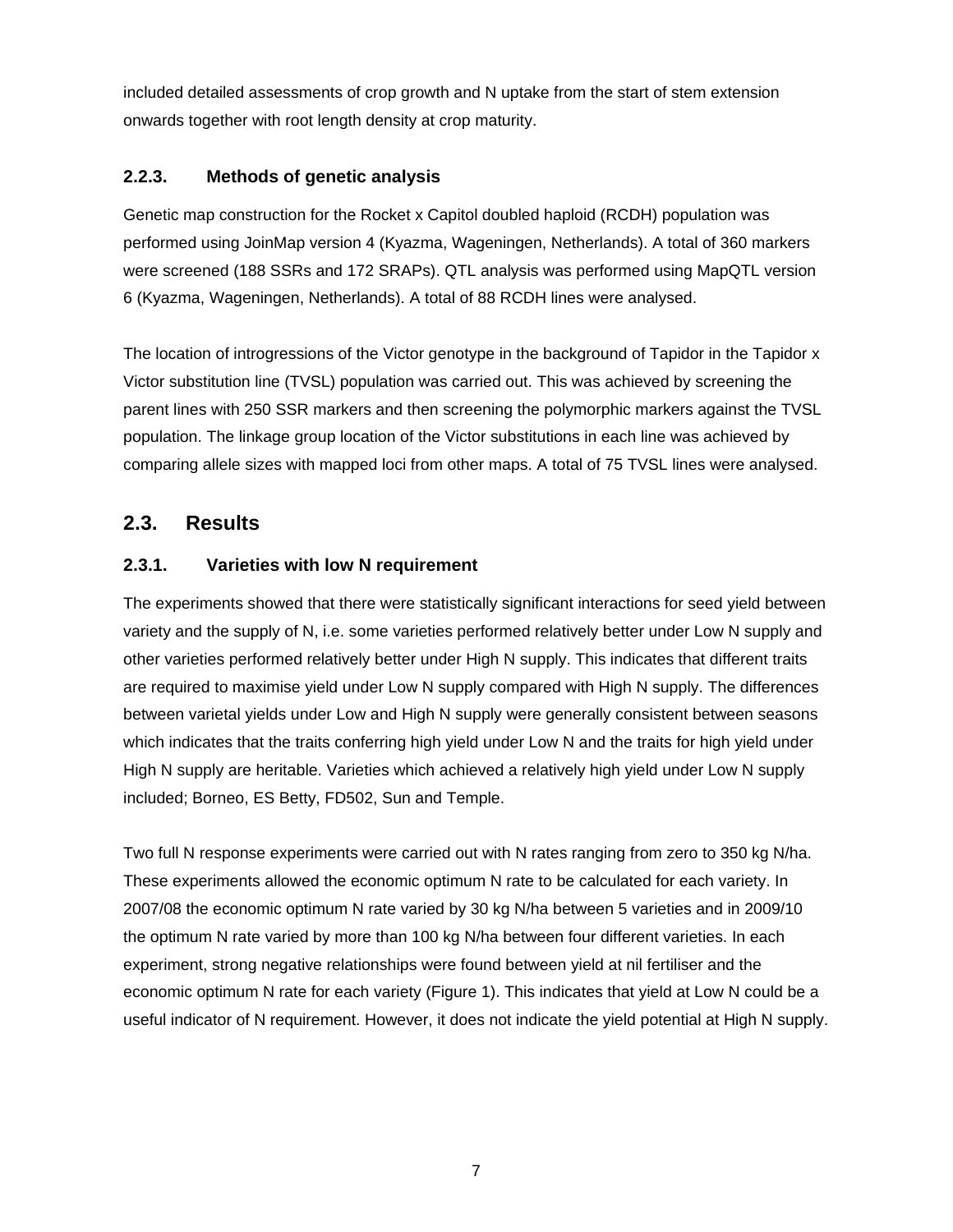

**Figure 1. Relationship between yield at nil N and the optimum N rate for 5 varieties in 2007/8 and 4 different varieties in 2009/10.** 

#### **2.3.2. Traits associated with yield under Low N supply**

Traits associated with yield under Low N supply were investigated within the ADAS and Breeder experiments carried out in 2006/7 and 2007/8 and the Nottingham University experiments carried out in 2008/9 and 2009/10. Given that the N response experiments indicated that high yield under Low N supply was related to a smaller fertiliser N requirement for a variety then it is likely that the traits for high yield under Low N will be the same as those for low fertiliser N requirement.

The ADAS experiments demonstrated that varietal differences in yield under Low N were highly correlated with total N uptake by the crop, with each additional kg of N/ha taken up associated with an additional 20 kg of dry seed/ha. The majority of the variation in yield was explained by the amount of N taken up between mid-flowering and crop maturity. Each additional kg of N taken up after flowering resulted in an additional 16 kg of dry seed/ha. There was also a strong positive correlation between seeds/m<sup>2</sup> and yield at Low N. Each additional 1000 seeds/m<sup>2</sup> was associated with approximately 45 kg of seed dry matter/ha and with an additional 1.4 kg of post-flowering N uptake. It is possible that the relationship between seeds/ $m^2$  and post-flowering N uptake was driven by the increase in seeds/m<sup>2</sup>. Further evidence for this came from the 2008/9 experiments at Nottingham University in which incomplete pollination resulted in inter-plant variation in seeds per plant which was unrelated to varietal differences. It was shown that plants with more seeds also had more N uptake after flowering as well as greater re-mobilisation of N from the stem during seed filling.

Other traits which were positively related to high yield at Low N supply in the ADAS experiments included plant height, stem dry weight at flowering and total crop dry weight at mid-flowering. It is hypothesised that greater growth rate at around flowering may allow more seeds to be set which then stimulates greater post-flowering N uptake through a positive feedback mechanism. Greater late N uptake may then prolong the duration of the green canopy and the seed filling period.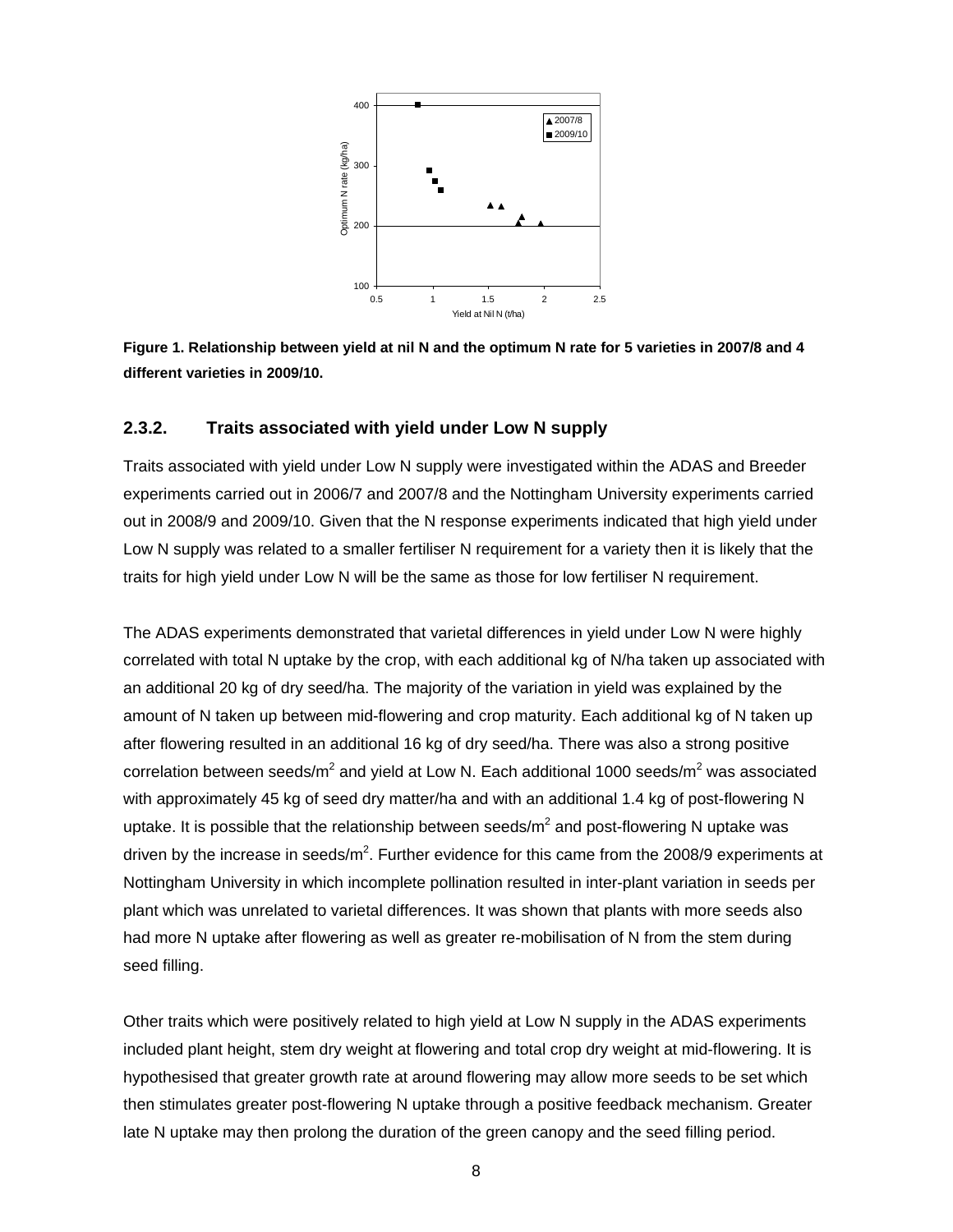Further research is required to understand the mechanism by which some varieties are able to set more seeds and prolong N uptake together with what traits underlie these traits.

Traits associated with high yield under Low N supply from the breeding experiments were generally consistent with the traits identified within the ADAS experiments with strong positive correlations for crop height, later maturity, greater seed moisture content, greater oil content and higher glucosinolate levels. There was also a negative correlation with seed protein content in several experiments. Traits which were either weakly or not correlated with yield at Low N in the ADAS, Breeder and Nottingham University experiments included seed size (modest correlations), N utilisation efficiency (kg of seed per kg of N taken up by the plant), N uptake at the start of stem extension and root length density.

### **2.3.3. Model of yield formation under limited N supply**

A mechanistic model describing the formation of yield under sub-optimal N supply was developed using published information and new data from this current project. Yield production under limited N supplies is primarily dependent on the amount of N that the crop can take up. N uptake up to flowering is driven by the supply of N from the soil and fertiliser. N uptake post-flowering is driven by demand, which in turn, is determined by the number of seeds/m<sup>2</sup>. The model is therefore codriven by the supply of and demand for N.

The amount of N taken up by flowering is partitioned between the stem and leaf depending on variety factors. The proportion of this N which can then be remobilised to the developing pods is also dependent on variety factors. The amount of N taken up after flowering is dependent on the number of seeds/m<sup>2</sup> which, in turn, is positively related to variety differences in stem biomass and crop height at flowering as well as inherent variety differences in seeds/m<sup>2</sup>. The amount of N available for pod development is used to estimate the GAI of the canopy during seed filling which, together with assumptions about radiation use efficiency, determines the rate of seed dry matter growth. Varietal differences in the seed N concentration then determine how quickly N must remobilised from the pod walls and stems to the seed, with the duration of seed filling limited by either the amount of N available for seed growth or a specified maximum thermal duration for seed growth.

The N model was shown to produce realistic yield estimates at a range of N fertiliser levels. The N model was used to carry out a sensitivity analysis for the model inputs which have been shown in the LK0979 experiments to have reasonably consistent varietal differences across the trials. The varietal range for each trait has been taken from the LK0979 experiments. This analysis showed that under limited N conditions (zero N fertiliser) the following traits have the greatest influence on yield; post-anthesis N uptake, the proportion of stem N that could be relocated, seeds/m<sup>2</sup> and seed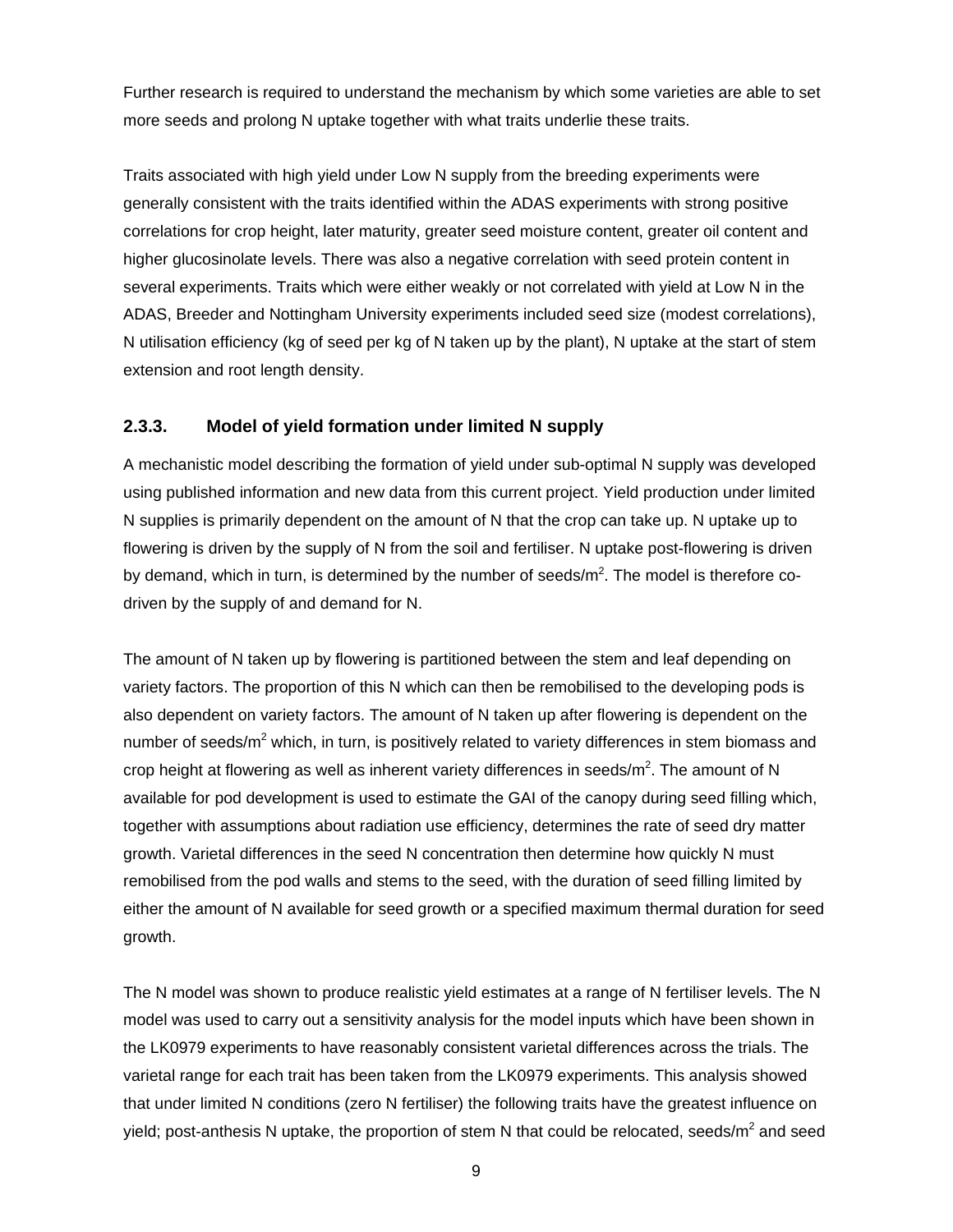N concentration. The relative importance of the traits for yield under low N conditions were generally consistent with the findings from the field experiments. A number of different traits were predicted by the model to be important in an environment where 200 kg N/ha fertiliser was applied including the duration of seed filling and radiation use efficiency of the pod canopy. Post-anthesis N uptake, seeds/m<sup>2</sup> and efficiency of soil N uptake were predicted to be slightly less important. In general there was a trend for N uptake related traits to be less important and N use efficiency traits to be more important under high N supply. It was estimated that if the best varietal traits observed for post-anthesis N uptake, seeds/m<sup>2</sup>, seed N concentration, stem N remobilisation and a 10% increase in fertiliser uptake efficiency could be combined into one variety then the fertiliser requirement for high yields would be reduced by 40%.

#### **2.3.4. Rapid screening methods**

This project investigated simple visual screens, remote sensors and the potential to use genetic markers (see genetics section) as rapid screening methods. It was shown that a reasonable prediction of yield performance under Low N supply could be made from measurements taken on a standard variety trial grown at a commercial rate of N fertiliser by taking account of yield at High N supply, maturity score and seed glucosinolate content. Other easy-to-score traits which have been associated with greater yield under Low N supply include greater height, greater seed moisture, greater seed oil content and, less strongly, a lower seed protein concentration.

Remote sensing instruments that were investigated included a 'CropScan' multispectral radiometer which measured the light reflected back from the crop at 460 to 970 nm. Canopy temperature measurements were taken using an infra-red thermometer. Specific spectral reflectance indices or ratios which included the quantity of light reflected in the near-infra-red and visible spectrums gave the most reliable prediction of yields. One of the spectral reflectance indices gave a reasonable or good prediction of yield at Low N (r>0.5) in 15 out of 20 experiments. It was shown that measurements should not be done in low levels of irradiance as this caused readings to vary systematically with time of measurement. Good yield prediction could be achieved from late flowering (the earliest growth stage assessed) until late seed filling. Measurements of canopy temperature gave good yield predictions at Low N in 7 out of 16 tests. It was shown that good predictions required near cloudless conditions as cloud cover caused the canopy temperature to fluctuate significantly. Several of the tests were affected by the presence of cloud. Successful yield predictions were achieved between late flowering and mid seed filling.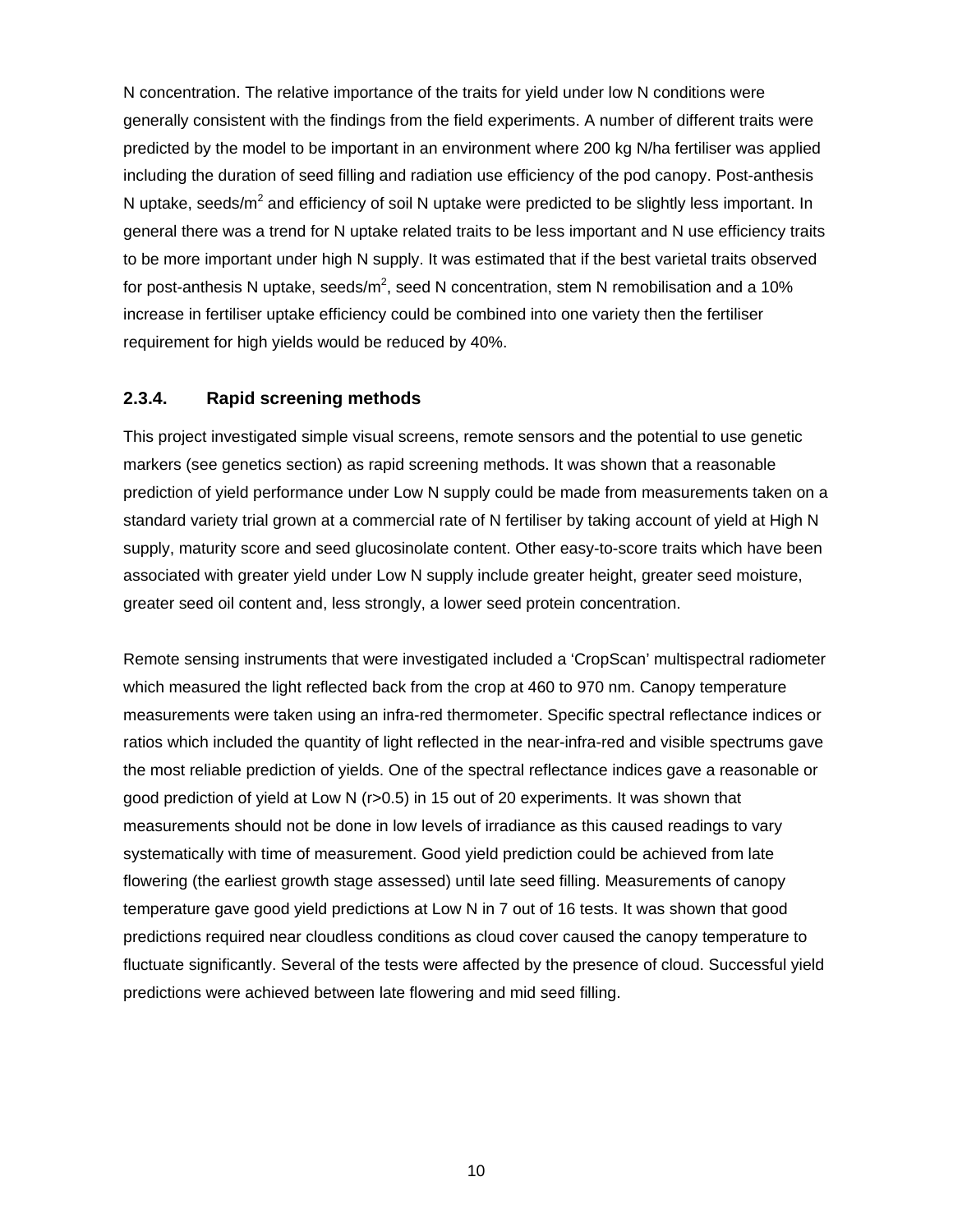#### **2.3.5. Genetic analysis**

Two genetic populations were investigated including 88 DH (doubled haploid) lines from a Rocket x Capitol (RxC) and 75 Tapidor-Victor substitution lines (TVSL). These were grown at several sites in 2008/9 and 2009/10 using Low N and High N treatments. At High N, the parental line Capitol had a higher mean yield rank, 12, than Rocket which had a mean yield rank of 66. While at Low N, the mean yield ranks were more similar. Several lines showed a wide contrast in yield rankings between the Low N and High N treatments, e.g. across all experiments line RC25-054 had a mean rank of 4 at Low N and a mean yield rank of 52 at High N. For the TVSL population, the parental line Tapidor ranked 19<sup>th</sup> at Low N, whereas the other parental line Victor had a mean yield rank of 60 at Low N. At the High N treatment both parental lines had low yield ranks. TVSL58 showed the largest yield differences, having a mean yield rank of 5 at Low N and 68 at High N.

A genetic map was developed for the Rocket x Capitol DH population that comprised 22 linkage groups that corresponded to the 19 *B. napus* linkage groups. The map comprises 273 markers organised into 22 linkage groups that represent all 19 *B. napus* chromosomes. The linkage groups A01 and A05 are represented by 2 and 3 sub-linkage groups respectively as there was insufficient markers to connect them. The total map length is 1369 cM which corresponds to approximately 80% coverage compared with the Tapidor x Ningyou DH linkage map. Three significant yield QTL were identified together with a further five putative yield QTL. There was little consistency for the QTL between trials indicating strong genotype x environment interactions. QTL were also identified for several other traits including the oil, protein and glucosinolate concentrations in the seed, height, flowering date, early vigour and spectral reflectance indices. The genetic map generated was of sufficient quality to provide information on the genetic control of a number of the traits scored on the population and the density of markers on the map exceeded the original target of the project. It should be recognised however that more QTL could be identified with greater confidence if more DH lines were analysed and a more complete genetic marker map could be developed.

Work within OREGIN screened the TVSL population with 250 SSR markers to provide a skeleton outline of the position of the substitutions. This work has enabled the linkage group possessing a substitution to be tentatively assigned for the majority of lines. Lines have been identified that could be further analysed through additional crossing to reduce the size of the substitution interval in order to fine map the trait. The work to map the substitutions using SSRs in the OREGIN project has proved more difficult than anticipated due to a low SSR polymorphism rate and the observation that the Victor parent was not homozygous. However, with the recent advances in genotyping and sequencing technologies, it is anticipated that the substitutions will be located with high precision in the near future which will enable a more thorough evaluation of the data from this project.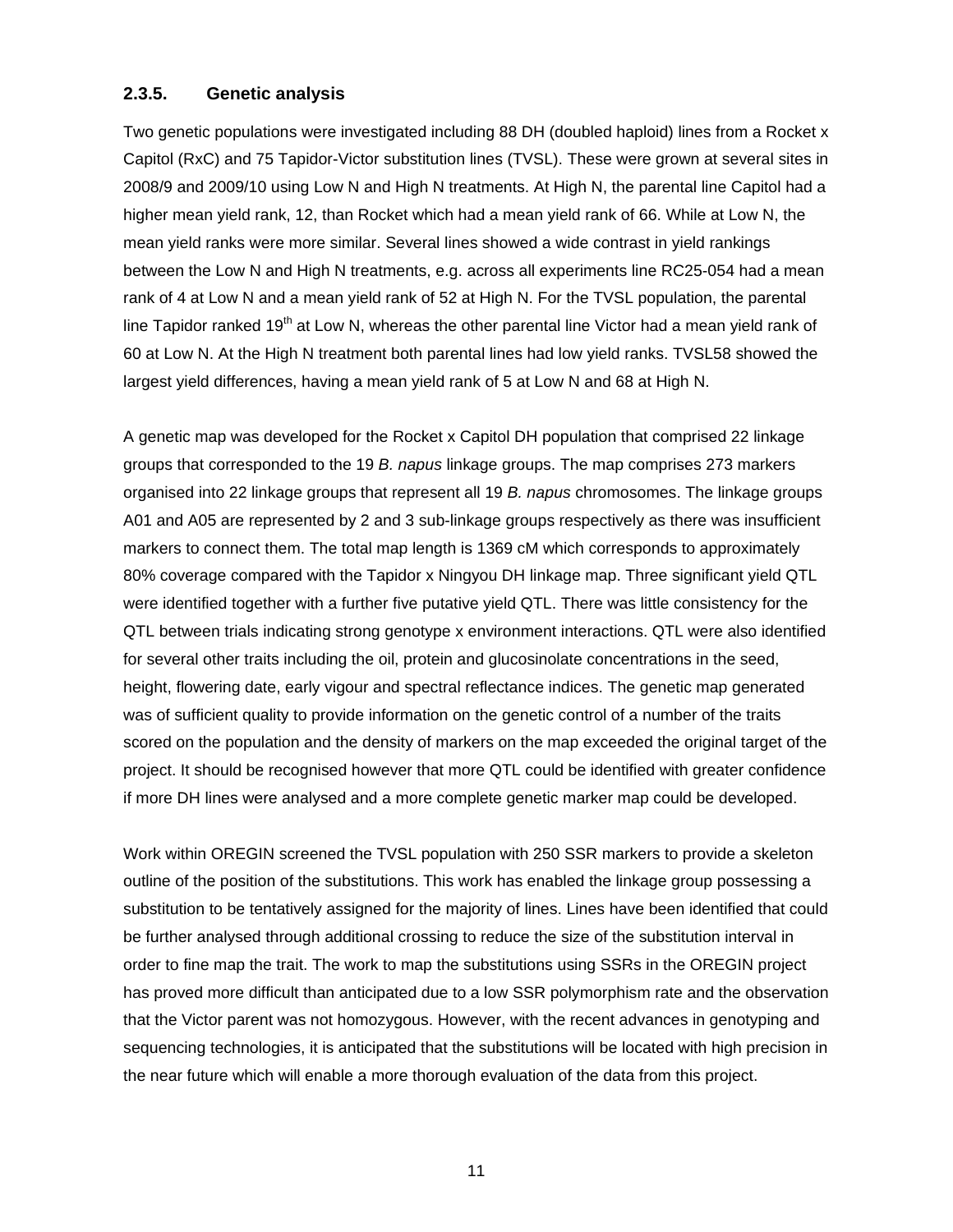#### **2.3.6. Impact of low N varieties on gross margin and the environment**

The large varietal differences in the economic optimum N rate between elite varieties resulted in large differences in gross margin of up to £369/ha. In both N response experiments the gross margins were closely and positively correlated with the yield at the economic N rate. However, there were some exceptions, e.g. in 2009/10 Lioness had the greatest yield of 4.96 t/ha, but its high N optima of 307 kg N/ha caused it to have a £52/ha lower gross margin than Temple which yielded 4.91 t/ha and had an N optima of 245 kg N/ha. Nonetheless, Lioness still had the  $2<sup>nd</sup>$ highest gross margin. These results demonstrate that for low N varieties to be economically viable then there is little or no tolerance for a trade-off in yield potential, and breeders must concentrate on producing varieties with a low N requirement AND high yield.

The large varietal differences in the economic optimum N rate between elite varieties also resulted in large differences in N use efficiency (kg of seed per kg of fertiliser N) and greenhouse gas (GHG) emissions per tonne of yield. Both NUE and GHGs varied by as much as 30% between elite varieties. In 2007/8, the high yielding varieties had a greater NUE and fewer GHGs per tonne. In 2009/10, there was no relationship between yield and NUE due to the wide variation in N optima which was unrelated to yield. In 2009/10, the variety with the lowest GHG emissions was Grizzly because this variety had the lowest fertiliser N requirement and had a moderate yield. However, it should be recognised that if lower yielding varieties are chosen to minimise GHGs then the area planted to oilseed rape may need to be expanded to maintain production and this may cause indirect GHG emissions as a result of land use change (e.g. converting uncultivated land to arable). The potential effect of land use change on GHGs was estimated in this project and it was shown that when this was accounted for a higher yielding variety (Temple) with a greater N requirement had fewer GHGs than Grizzly. This analysis illustrates that the potential indirect effects of land use change can affect which varieties are judged to be associated with the fewest GHG emissions.

Varieties may affect the risk of nitrate leaching through differences in the size of their N requirement and the amount of N taken off in the seed. In the 2009/10 N response trial the greatest difference in N optima between high yielding varieties was between Temple (245 kg N/ha) and Lioness (307 kg N/ha). After accounting for the differences in N optima, yield and N offtake, positive N balances following harvest were estimated of 100 kg N/ha for Temple and 153 kg N/ha for Lioness, which would be expected to result in a substantial difference in the risk of nitrate leaching during the winter following harvest. It was also estimated that breeding for the low N ideotype described within this project (see section below) would reduce the N balance by 90 kg N/ha compared with a typical crop, which again would substantially reduce the risk of nitrate leaching. Additionally, the low N crops are expected to have a lower N concentration within their crop residues which will reduce the rate of mineralisation and further reduce the risk of nitrate leaching.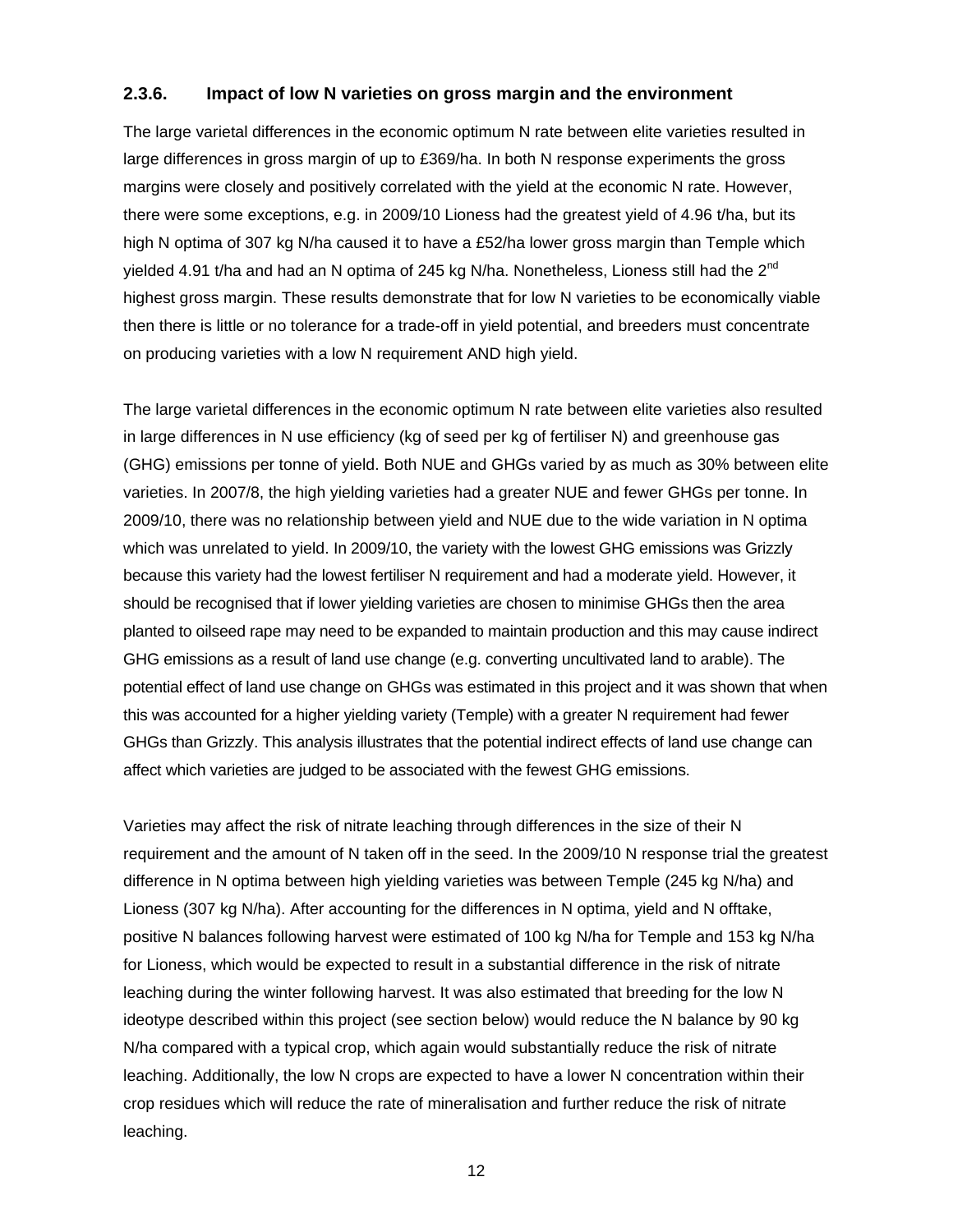### **2.3.7. Prospects for developing new varieties with low N requirement**

The N model developed within the project was used to estimate that if the best varietal traits observed for post-anthesis N uptake, seeds/m<sup>2</sup>, seed N concentration, stem N remobilisation and a 10% increase in fertiliser uptake efficiency could be combined into one variety then the fertiliser requirement for high yields would be reduced by 40%.

The minimum fertiliser requirement compatible with high yields was estimated by calculating the minimum amount of N required in the canopy to intercept and use light as well as to provide essential support functions. Published relationships between the optimum tissue N concentrations for photosynthesis and light intensity were used to estimate the minimum N requirement for a canopy with a green area index of 3.5. The minimum tissue N concentration for essential support functions were estimated based on minimum observed tissue N concentrations at crop maturity of 0.54% N in the stems and 0.87% N in the pod walls. This gave a total N requirement for photosynthesis and support of 153 kg N/ha which compares with a crop N content of 200 kg N/ha for a typical crop yielding 4 t/ha dry matter with a seed N concentration of 3.0% and a N harvest index of 0.60.

Soil N uptake efficiency was based on values observed within this project for the best variety and it was assumed that fertiliser uptake efficiency could be increased from a typical value of 60% to 66%. After taking all these improvements into account the fertiliser N requirement for a high yielding crop grown with a soil N supply (crop N uptake plus soil mineral N measured in February) of 70 kg N/ha was estimated at 92 kg N/ha. This compares with a current N fertiliser recommendation for this soil N index of 220 kg N/ha, thus equating to a reduction in fertiliser N requirement of 58%. It was calculated that reducing the fertiliser N requirement from 220 kg N/ha to 92 kg N/ha will reduce the GHG emissions for a crop yielding 4 t/ha from 1045 kg  $CO<sub>2</sub>e/t$  to 642 kg  $CO<sub>2</sub>e/t$ , a reduction of 39%. It was also calculated that if all the photosynthetic N (96 kg/ha) in the minimum N crop was relocated to the seed then the seed N concentration would be 2.4% which is much lower than is typically observed (3.0%).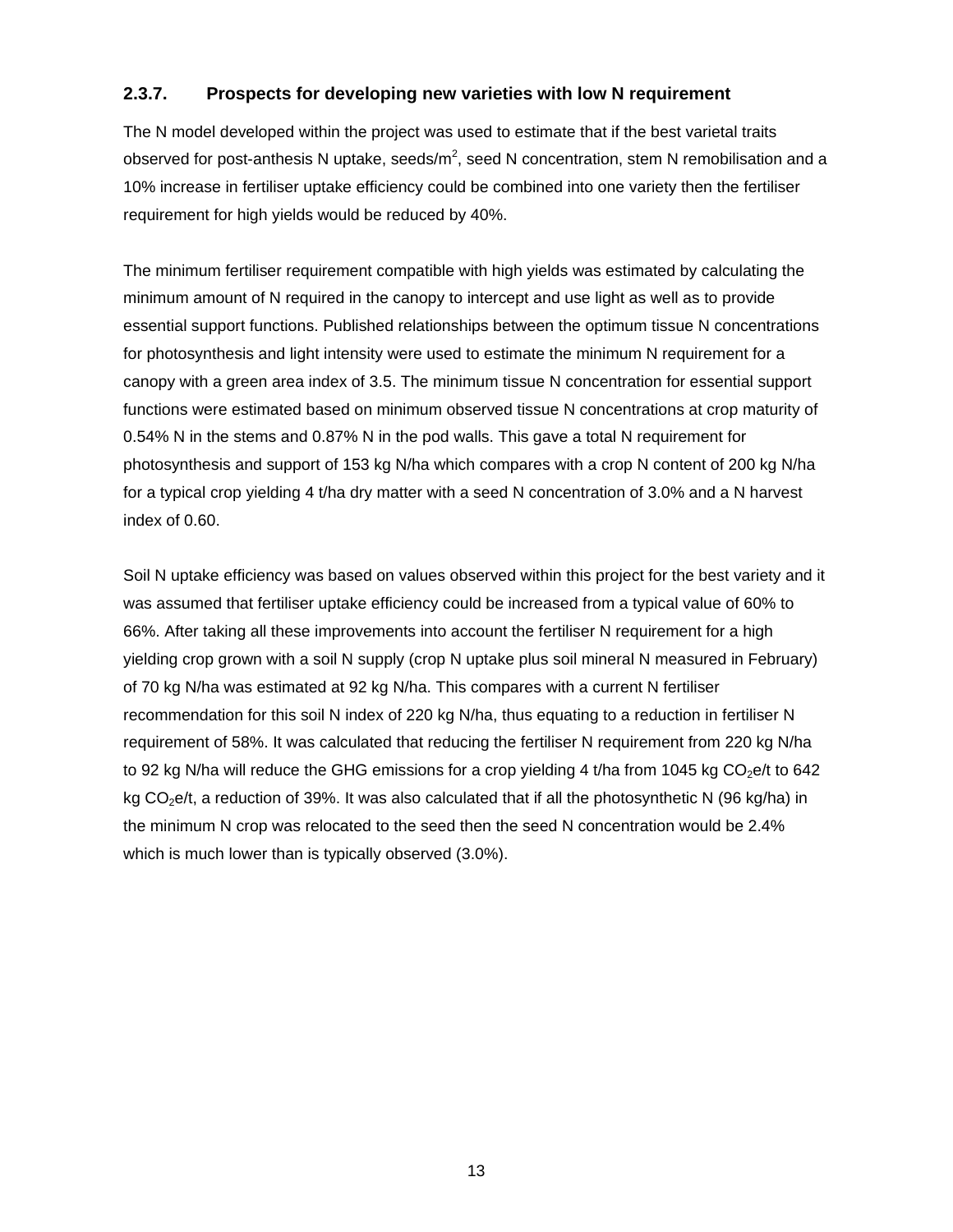## **2.4. Discussion**

## **2.4.1. Conclusions**

- Statistically significant interactions were found for seed yield between variety and the supply of N, indicating that different traits are required to maximise yield under Low N supply compared with High N supply.
- Differences between varietal yields under Low and High N supply were generally consistent between seasons indicating that the traits conferring high yield under Low N are heritable.
- Traits for high yield under low N supply identified in field experiments include: Post-flowering N uptake, more seeds/ $m^2$ , high remobilisation of stem N to pods and seed, tall stature, late maturing, high seed moisture, high seed oil, low seed N concentration, high seed glucosinolate concentration.
- Post-flowering N uptake was one of the most important traits and this appeared to be determined by demand from the sink (seeds/m<sup>2</sup>).
- A mechanistic model of yield determination under N limited conditions was developed which predicted similar key traits for high yield under low N supply as observed in the field experiments.
- Economic optimum N rates varied by over 100 kg N/ha between elite varieties.
- Yield at Low N may indicate low N optima, further testing required.
- Spectral reflectance indices were identified that could be used to predict yield under High or Low N supply from flowering onwards.
- Canopy temperature was useful for predicting yield when used in sunny conditions.
- A genetic map was created for a relevant doubled haploid (DH) population from a cross between elite winter OSR varieties Rocket and Capitol which can be used to associate genetic markers with traits.
- The majority of a set of 75 Tapidor x Victor substitution lines has been genotyped.
- Contrasting yield performance under low and high N supply was identified for specific Rocket x Capitol DH lines and Tapidor x Victor substitution lines which will help identify the genetic regions that control N requirement.
- N efficient varieties require low N optima AND high yield in order to be economically competitive and to minimise GHG emissions.
- GHG emissions varied by 30% between elite varieties as a result of differences in N requirement and yield.
- Breeding varieties with a low N requirement will reduce the risk of nitrate leaching during the winter following oilseed rape harvest.
- It was estimated that the fertiliser N requirement of typical current varieties could be reduced by 58% without reducing yield potential, which would reduce GHG emissions by 39%.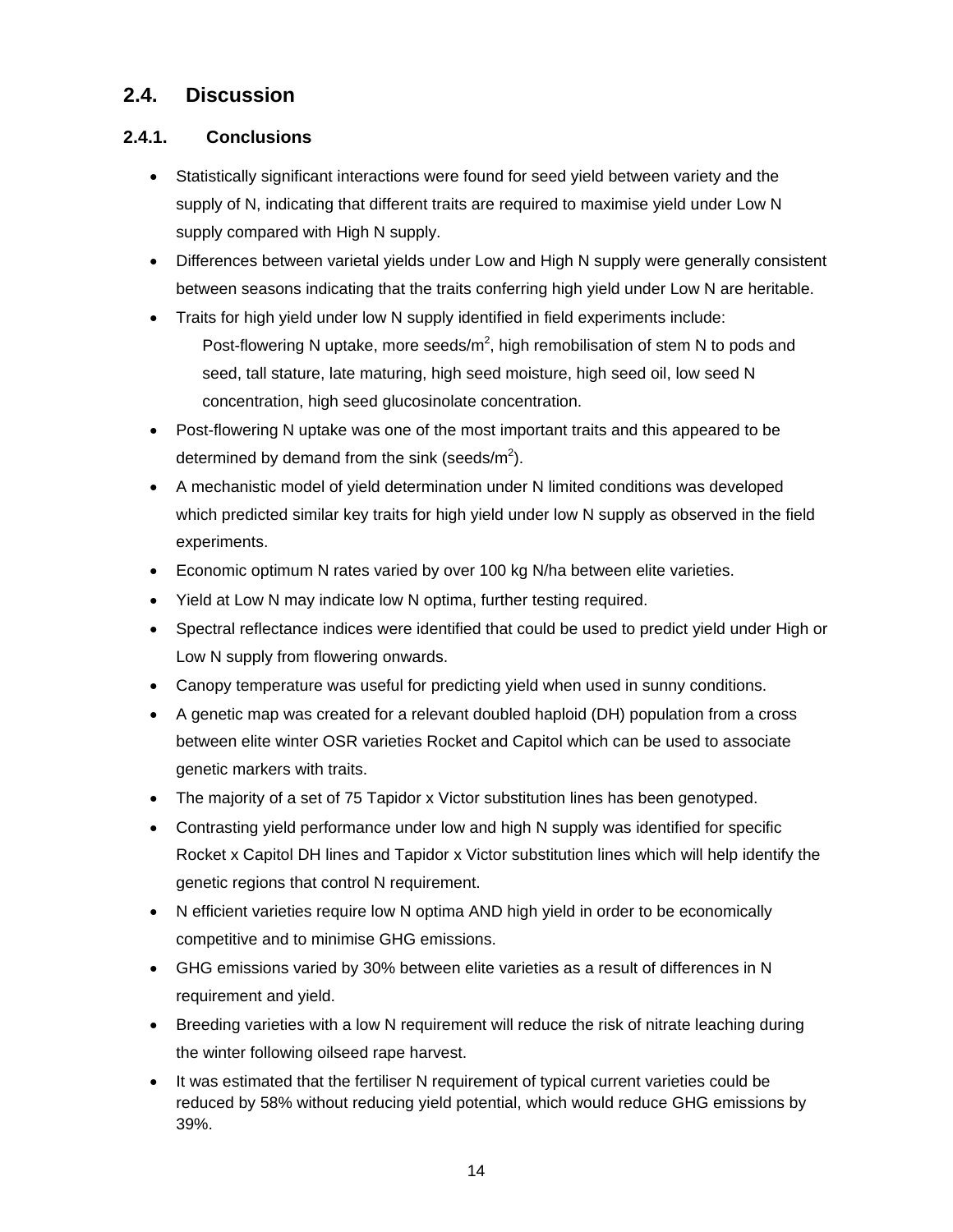## **2.4.2. Future R&D resulting from this project**

Results from this project demonstrating significant differences in fertiliser N requirement between oilseed rape varieties helped to develop a successful project proposal to Defra 'Project IF01110 - Development of appropriate variety testing methodology for assessing nitrogen requirements of new varieties in trials undertaken for national listing'. The overall objective of this project is to develop the most cost-effective means of identifying the N requirements of wheat and OSR varieties that are candidates for introduction into the UK market.

A Crop Improvement Research Club (CIRC) proposal was submitted in July 2011 entitled 'Identifying traits and genes to lower the fertiliser N requirement of oilseed rape'. The aim of this proposal is to improve understanding of NUE in OSR to underpin the commercial breeding of cultivars for sustainable production in the UK. The project will identify root traits for enhanced N uptake and stem N traits for pod stay green and N utilisation in two DH populations and QTL for these traits and develop resources for future high resolution genetic dissection of the loci using near isogenic lines. This addresses several of the key themes of the BBSRC CIRC call, namely to develop tools for redesigning OSR crops for a step change in NUE. The proposed work will exploit traits and QTLs identified in LK0979 to address improvement of NUE. The work will also make use of the phenotyping data and genetic map developed for the Rocket Capitol DH population in LK0979.

Further R&D is being carried out by individual consortium members to develop the light reflectance crop sensors to enable them to reliably predict yield and help to better select new varieties and target crop inputs.

The core varieties used in this project to identify key traits associated with low N requirement are being further investigated within the oilseed rape genetic improvement network (OREGIN).

Biogemma and the John Innes Centre have indicated that they plan to generate a linkage map of the Rocket x Capitol DH population using about 300 markers. The LK0979 project partners have agreed that they are willing for the map data generated under LK0979 to be added to the Biogemma data to generate a joint higher resolution map.

It is anticipated that with the recent advances in genotyping and sequencing technologies the substitutions in the TVSL population will be located with high precision in the near future which will enable a more thorough evaluation of the data from this project.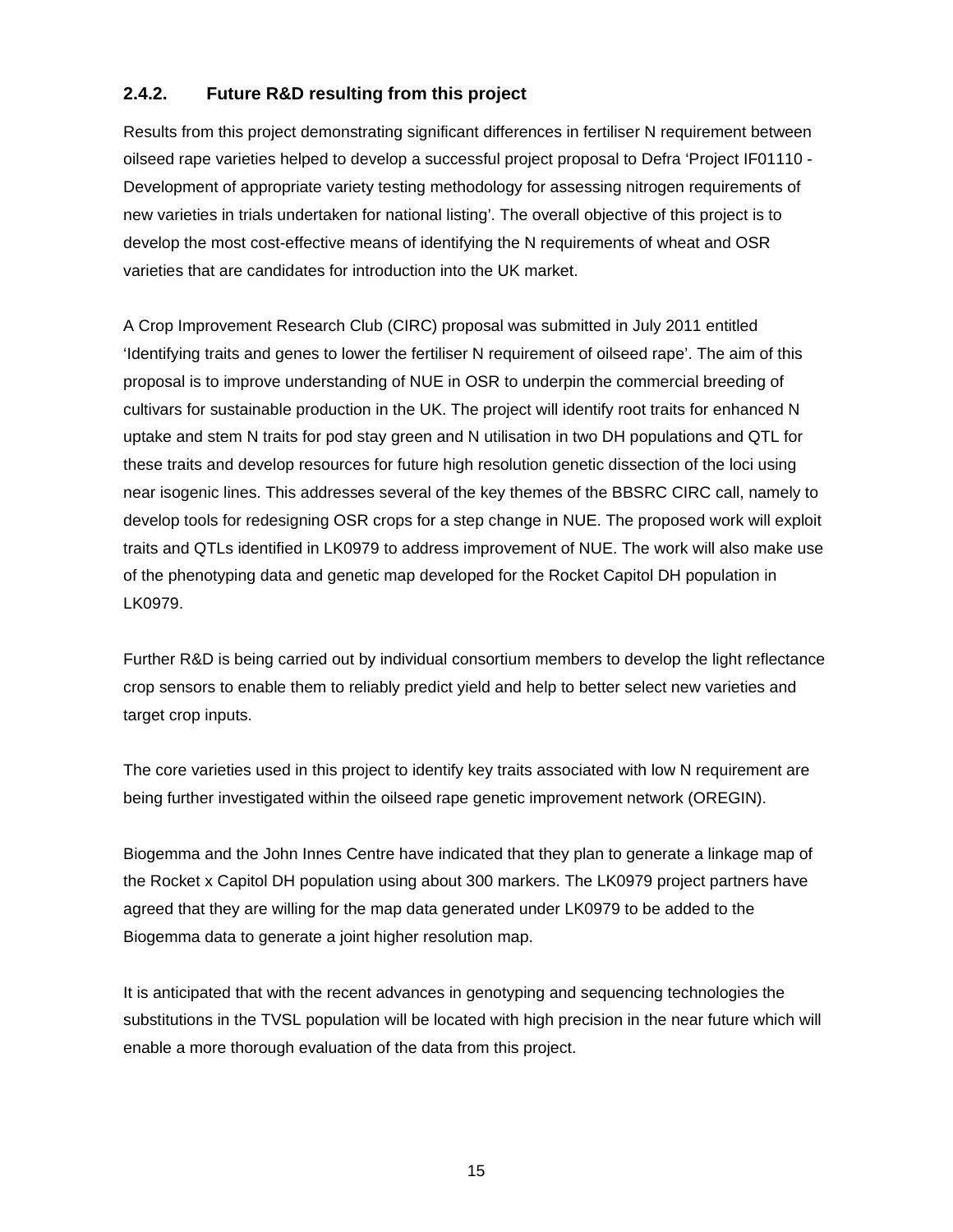## **2.4.3. Industrial relevance and plans for future commercial exploitation**

The success of using light reflectance crop sensors and canopy temperature sensors to predict differences in oilseed rape yield are highly relevant to the industry. Consortium members are carrying out further R&D on these sensors in order to develop them to a point where they can be commercially exploited.

This project demonstrated that oilseed rape varieties can differ significantly for their N fertiliser requirement. This discovery is highly relevant for the industry and has led to a new Defra project IF01110 (described above) to develop a method of identifying varieties with a low N requirement which is closely involved with several plant breeding companies. It is hoped that this project will lead to a method of selecting for low N varieties that can be commercially exploited.

The traits associated with low N requirement that are easy to assess (e.g. maturity date, height, seed N concentration) may be used by plant breeding companies to help identify varieties with lower requirement for N fertiliser.

The project has demonstrated that greenhouse gas (GHG) emissions associated with oilseed rape production can be significantly reduced through varietal choice and future plant breeding to reduce N fertiliser requirement. Reducing GHG emissions is of great importance for the biofuel industry who must meet challenging targets for producing low carbon biofuels.

The understanding developed within this project about varietal differences in fertiliser N requirement will help fertiliser companies to develop guidance for optimising N fertiliser use.